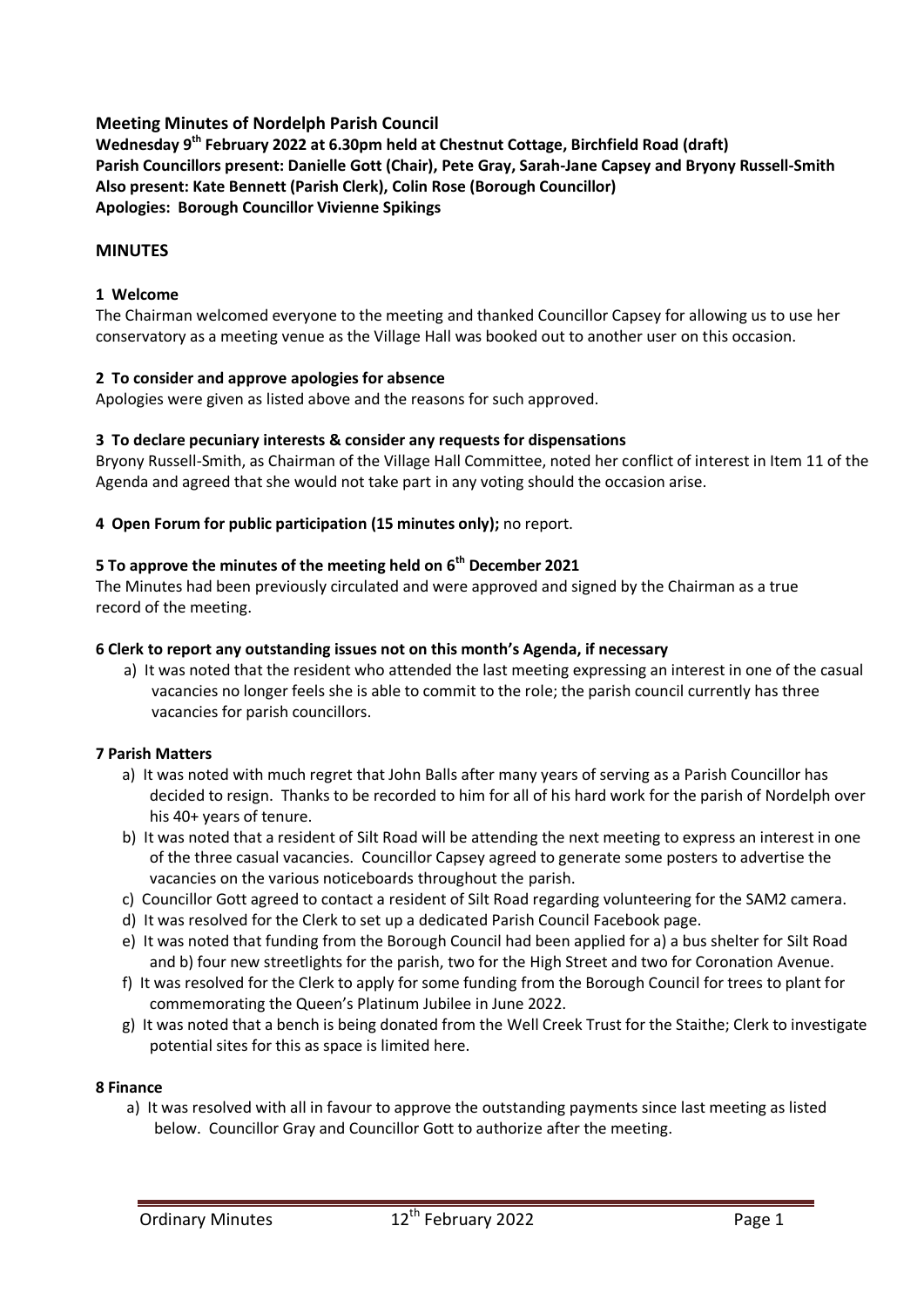| List of Payments since last meeting |        |            |        |         |                                                                                    |
|-------------------------------------|--------|------------|--------|---------|------------------------------------------------------------------------------------|
| <b>Supplier</b>                     | Price  | <b>VAT</b> |        | Type of | Total payment Description of service/supply                                        |
| Andrew Harrison                     | 65.00  | 0.00       | 65.00  | ep      | Provide materials and install litter bin at the Staithe                            |
| Kate Bennett expenses               | 105.01 | 2.40       | 107.41 | ep      | Mileage, wages owed over and above DD payment, mobile, broadband, electricity etc. |
| Kate Bennett Months 9 wages         | 253.76 | 0.00       | 253.76 | ep      | 16 hours                                                                           |
| sse                                 | 9.87   | 0.48       | 10.35  | dd      | November energy charges                                                            |
| sse                                 | 10.48  | 0.52       | 11.00  | dd      | December energy charges                                                            |
|                                     | 444.12 | 3.40       | 447.52 |         |                                                                                    |

| List of Payments since last meeting |       |            |       |         |                                                    |           |  |
|-------------------------------------|-------|------------|-------|---------|----------------------------------------------------|-----------|--|
| <b>Supplier</b>                     | Price | <b>VAT</b> |       | Type of | Total payment Description of service/supply        | Reference |  |
| Kate Bennett                        | 16.20 | 0.00       | 16.20 | EP      | PAYE refund from Month 9 wages                     | 46        |  |
| Emneth Design                       | 26.50 | 0.00       | 26.50 | EP      | November, December and January website update fees | 47        |  |
| sse                                 | 9.56  | 0.47       | 10.03 | dd      | January energy charges                             | 48        |  |
|                                     | 52.26 | 0.47       | 52.73 |         |                                                    |           |  |

- b) The Current Account balance at end January 2022 was £4,507.37.
- c) Income received since last meeting; £0.00.
- d) Councillors Gray and Capsey viewed the bank statements.

### **9 To consider any planning matters since last meeting**

- a) Planning Application 21/02361/F Demolition of WW2 Pillbox at The Fuchsias, 6 Silt Road, Nordelph, it was resolved to *refuse* the application.
- b) Clerk to make further investigations with Enforcement regarding the portacabin/caravan at a property at the bottom of Birchfield Road, a caravan behind a commercial enterprise along Silt Road and a caravan along the Downham Road.

### **10 To discuss any cemetery/churchyard issues;** no report.

### **11 To discuss any Village Hall/Playing Field issues**

- a) It was noted that Holly Landscapes will be removing the six self-sewn sapling trees from the playing field and cutting the playing field side of the hedge at a cost of £300.00. More native species trees to replace these are being planted in the vicinity just in a more appropriate place to commemorate the Queen's Platinum Jubilee.
- **b)** The response from the Village Hall Committee to the parish council's previous email relating to various Village Hall housekeeping issues was noted and Bryony Russell-Smith agreed to report back to the Village Hall Committee with the updates as discussed.

### **12 To receive a report from the Borough Council**

- a) An average Band D council tax charge will increase by £4.50 per annum
- b) £25m has been awarded to King's Lynn from Central Government
- c) Three vans have been purchased for fly tipping
- d) Small grants for up to £200 for Jubilee celebrations will be available for applying to soon
- e) The most recent Safer Neighbourhood Action Panel meeting was held on  $31<sup>st</sup>$  January 2022
- f) There is a shortage of staff in the Planning Department
- **13 To receive a report from County Council;** no report at the meeting. Emails are regularly received throughout the month and councillors updated with pertinent information to Nordelph as necessary.

#### **14 To note correspondence**

- a) The Police Budget consultation is available for comment on-line.
- b) Notification from the Middle Level Commissioners on floating pennywort awareness received.